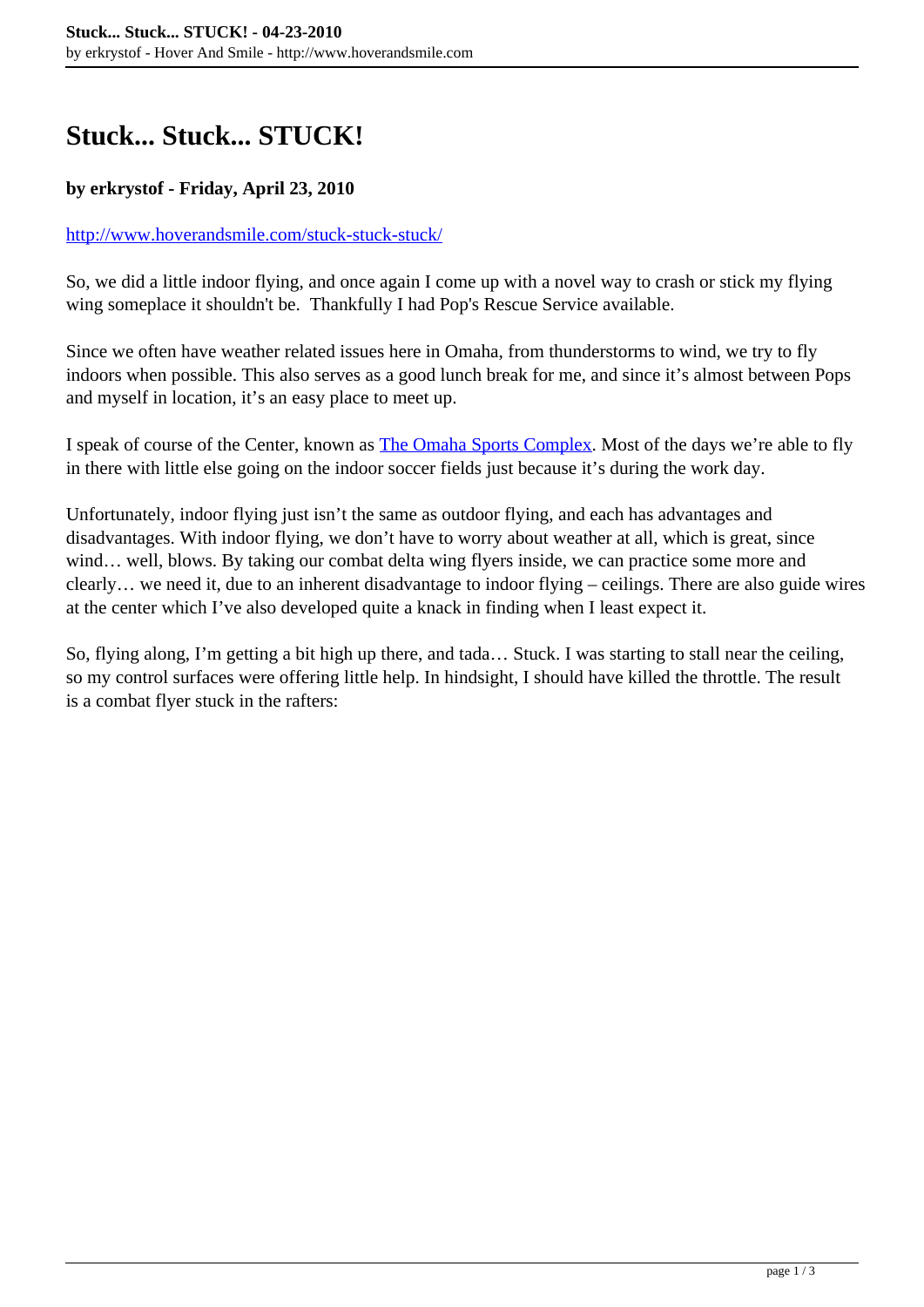

A stuck combat flyer!

I apologize for the lack of clarity with these photos… Just another reason I need to bring a video camera and real camera every single time I get behind the sticks. First thing I did was kill the throttle of course, and then switch back to high rates, so I had maximum wiggle action in efforts to loosen this foam morsel from the rafter's teeth.

Alas, wiggle wiggle, wiggly wobbly, and wobbly wiggles weren't enough. The prop was wedged. Thankfully, they had plastic rings for either some unknown sport of baby-hool-a-hooping or for marking areas of the floor during indoor soccer games and practice.

Pops gives me his delta flyer to hold on to (this moment also commemorates our first at-field epoxy repair, hence why I'm holding a flyer literally 'together'), while he throws a ring up towards the rafters.

No joy.

Another ring.

Less joy.